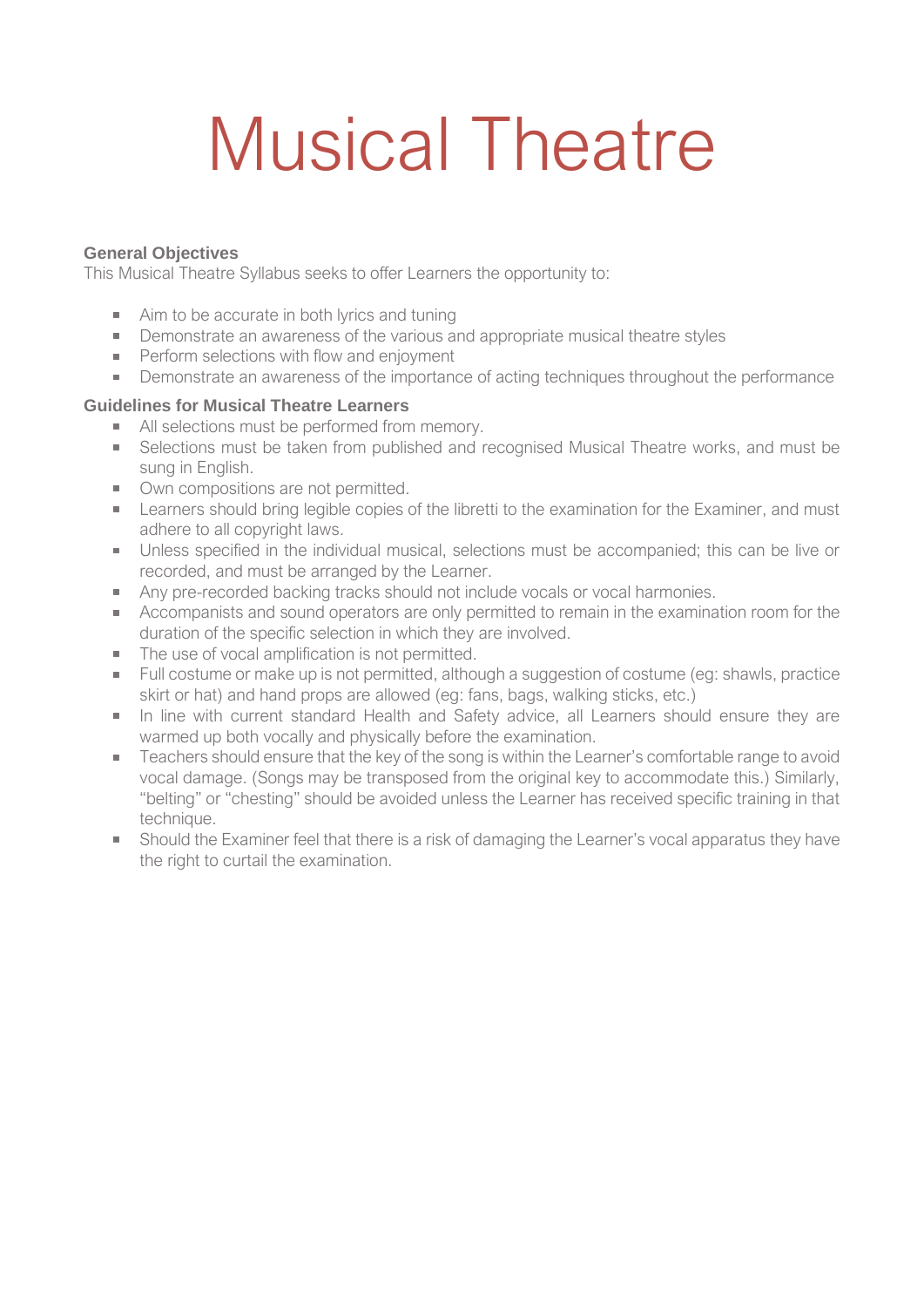## Solo

## Entry Level

| <b>Preparatory Grade (10 Minutes)</b>                                                                | <b>Marks</b><br>Awarded |
|------------------------------------------------------------------------------------------------------|-------------------------|
| Learners should:                                                                                     |                         |
| 1. Perform one song of their own choice.<br>(Time limit 2 minutes)                                   | 90                      |
| 2. Discuss with the Examiner:                                                                        | 10                      |
| The song<br>×.                                                                                       |                         |
| <b>Introductory Grade (10 Minutes)</b>                                                               |                         |
| Learners should:                                                                                     |                         |
| 1. Perform one song of their own choice<br>(Time limit 2 minutes)                                    | 90                      |
| Discuss with the Examiner:<br>2.                                                                     | 10                      |
| The song<br>$\mathcal{L}_{\mathcal{A}}$<br>The reason for choosing it<br>$\mathcal{L}_{\mathcal{A}}$ |                         |
| <b>Preliminary Grade (10 Minutes)</b>                                                                |                         |
| Learners should:                                                                                     |                         |
| 1. Perform one song of their own choice.<br>(Time limit 2 minutes)                                   | 90                      |
| Discuss with the Examiner:<br>2.                                                                     | 10                      |
| The song<br>$\mathcal{L}_{\mathcal{A}}$<br>The character who sings it<br>×.                          |                         |
| <b>Transition Grade (10 Minutes)</b>                                                                 |                         |
| Learners should:                                                                                     |                         |
| 1. Perform two contrasting songs of their own choice.<br>(Time limit 3 minutes)                      | 90                      |
| 2. Discuss with the Examiner:                                                                        | 10                      |
| The meaning of the songs<br>a.<br>The characters who sing them<br>$\mathcal{L}_{\mathcal{A}}$        |                         |
|                                                                                                      |                         |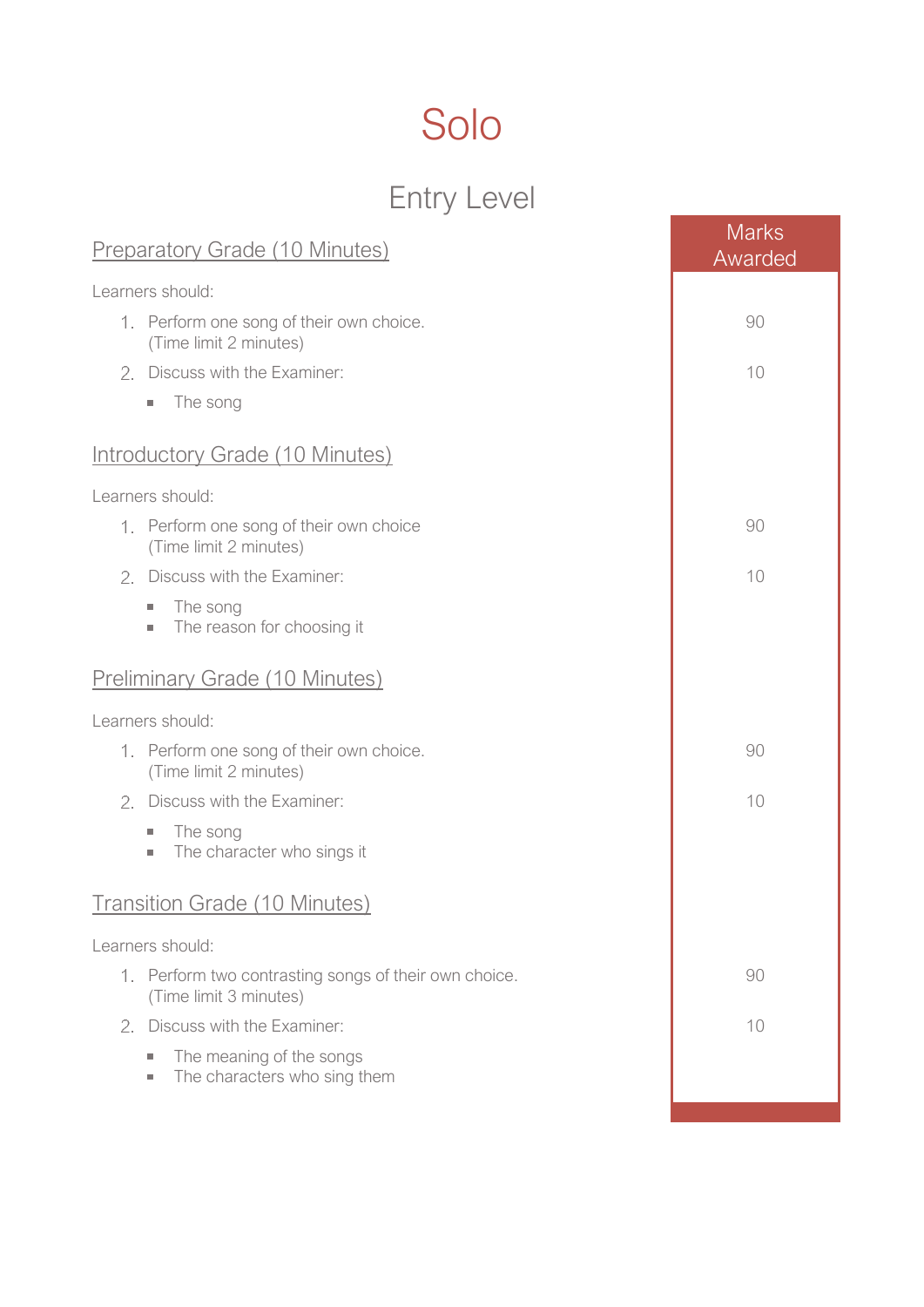### Level 1 - Foundation

| Grade 1 (15 Minutes)                                                                                                                                            | <b>Marks</b><br>Awarded |
|-----------------------------------------------------------------------------------------------------------------------------------------------------------------|-------------------------|
| Learners should:                                                                                                                                                |                         |
| 1. Perform two contrasting songs of their own choice<br>(Time limit 5 minutes)                                                                                  | 90                      |
| One up-tempo<br>×.<br>One lyrical<br>$\mathcal{L}_{\mathcal{A}}$                                                                                                |                         |
| Discuss with the Examiner:<br>2.                                                                                                                                | 10                      |
| One of the chosen songs<br>$\mathcal{L}_{\mathcal{A}}$<br>Discuss the story of the Musical from which it is taken<br>$\mathcal{L}_{\mathcal{A}}$                |                         |
| Grade 2 (15 Minutes)                                                                                                                                            |                         |
| Learners should:                                                                                                                                                |                         |
| 1. Perform one song from any film Musical.<br>(Time limit 3 minutes)                                                                                            | 45                      |
| 2. Perform one contrasting song written after 1970.<br>(Time limit 3 minutes)                                                                                   | 45                      |
| Discuss with the Examiner:<br>З.                                                                                                                                | 10                      |
| Either the composer or the lyricist of their first selection<br>×.<br>How the song features in the story of the film.<br>$\sim$                                 |                         |
| Grade 3 - Foundation Medal (20 Minutes)                                                                                                                         |                         |
| Learners should:                                                                                                                                                |                         |
| 1. Perform a short scene in character, either using the original script<br>or a devised one, leading into a song of their own choice.<br>(Time limit 5 minutes) | 45                      |
| 2. Perform a contrasting song of their own choice taken from any<br>Musical by Walt Disney.<br>(Time limit 3 minutes)                                           | 45                      |
| Discuss with the Examiner:<br>З.                                                                                                                                | 10                      |
| Either the composer or the lyricist of their first selection<br>×.<br>The vocal ranges<br>×.                                                                    |                         |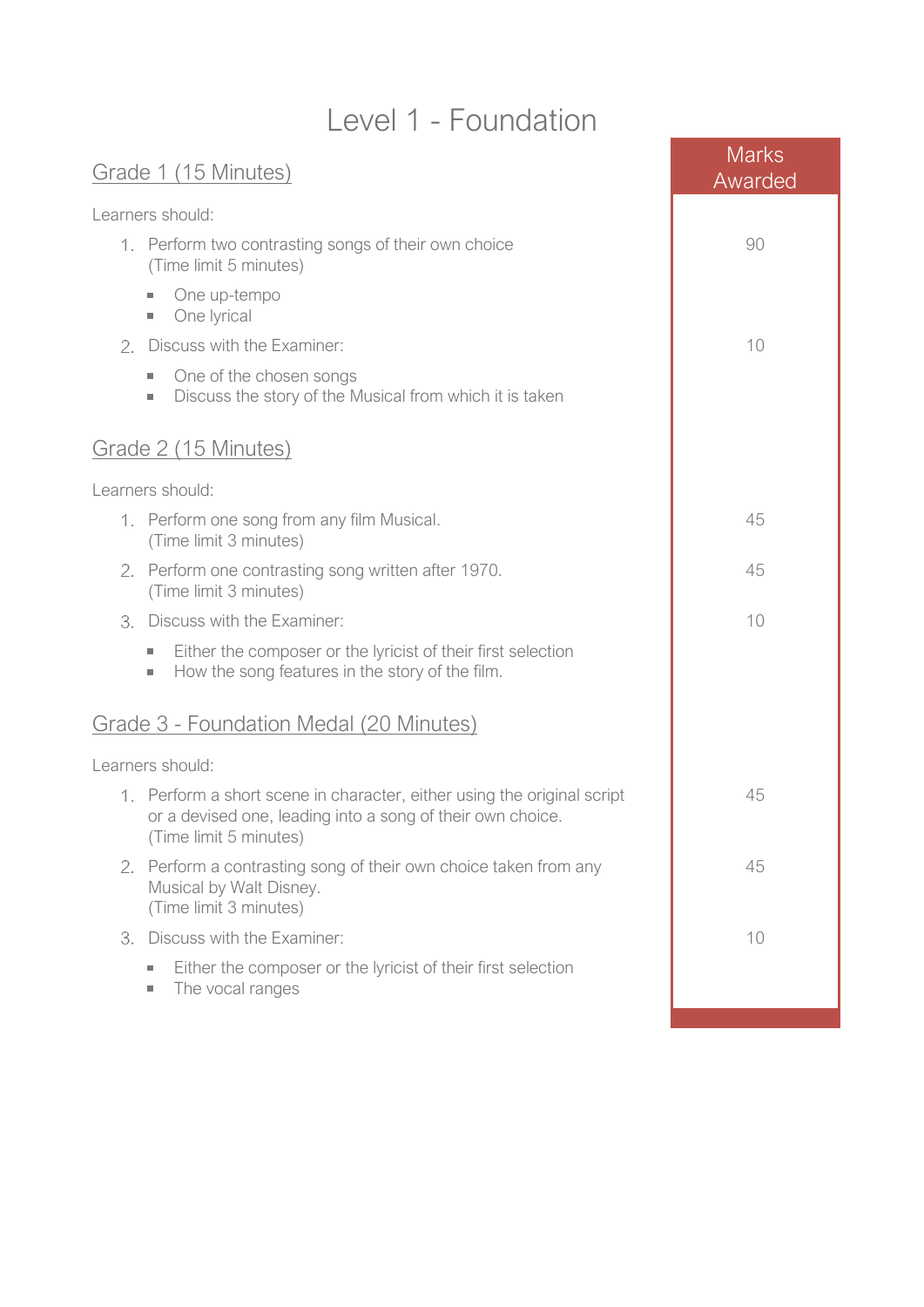### Level 2 - Intermediate

|                  | Grade 4 (20 Minutes)                                                                                                                                                                                                                                                                         | <b>Marks</b><br>Awarded |
|------------------|----------------------------------------------------------------------------------------------------------------------------------------------------------------------------------------------------------------------------------------------------------------------------------------------|-------------------------|
| Learners should: |                                                                                                                                                                                                                                                                                              |                         |
|                  | 1. Perform a short scene in character leading into a song of their own<br>choice.<br>(Time limit 5 minutes)                                                                                                                                                                                  | 40                      |
|                  | 2. Perform a contrasting song of the Learner's own choice expressing a<br>strong emotion.<br>(Time limit 3 minutes)                                                                                                                                                                          | 40                      |
|                  | 3. Discuss with the Examiner:                                                                                                                                                                                                                                                                | 20                      |
|                  | Breathing techniques and vocal support<br>$\mathcal{L}_{\mathcal{A}}$<br>Effective ways of warming up and cooling down the voice<br>$\mathcal{L}_{\mathcal{A}}$<br>pre- and post-performance<br>The vocal changes that happen with age<br>×,                                                 |                         |
|                  | Grade 5 (25 Minutes)                                                                                                                                                                                                                                                                         |                         |
|                  | Learners should:                                                                                                                                                                                                                                                                             |                         |
|                  | 1. Perform a short scene in character leading into a song of their own<br>choice by either:<br>(Time limit 6 minutes)                                                                                                                                                                        | 40                      |
|                  | Tim Rice/Andrew Lloyd Webber<br>$\mathcal{L}_{\mathcal{A}}$<br>Kander and Ebb<br>×.<br>Steven Schwarz<br>×.                                                                                                                                                                                  |                         |
| 2.               | Perform a contrasting comedy song of the Learner's own choice.<br>(Time limit 4 minutes)                                                                                                                                                                                                     | 40                      |
| З.               | Discuss with the Examiner:                                                                                                                                                                                                                                                                   | 20                      |
|                  | Three facts about Tim Rice/Andrew Lloyd Webber, Kander and<br>$\mathcal{L}_{\mathcal{A}}$<br>Ebb, Steven Schwarz<br>How have acting styles changed as Musicals have evolved?<br>$\mathcal{L}_{\mathcal{A}}$<br>How does the physicality of a character impact on the voice?<br>$\mathcal{L}$ |                         |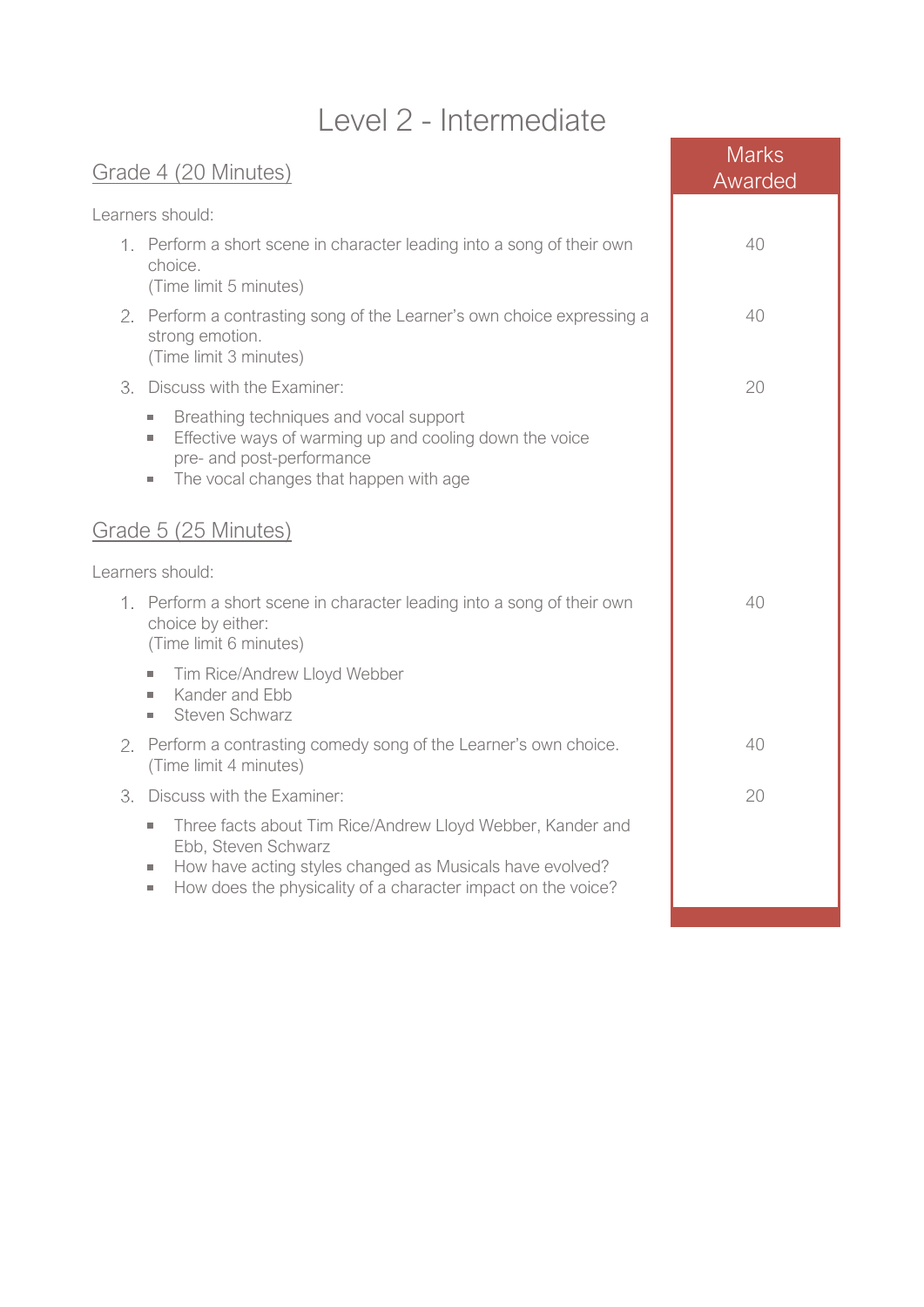| Level 3 - Advanced                                                                                                                                                                                                                                                                                       |                         |  |
|----------------------------------------------------------------------------------------------------------------------------------------------------------------------------------------------------------------------------------------------------------------------------------------------------------|-------------------------|--|
| Grade 6 - Bronze Medal (30 Minutes)                                                                                                                                                                                                                                                                      | <b>Marks</b><br>Awarded |  |
| Learners should:                                                                                                                                                                                                                                                                                         |                         |  |
| 1. Perform a short scene in character leading into a song of<br>the Learner's own choice by either:<br>(Time limit 6 minutes)                                                                                                                                                                            | 30                      |  |
| Rodgers and Hammerstein; or<br>×.<br>Steven Sondheim<br>×.<br>Frank Loesser<br>٠                                                                                                                                                                                                                         |                         |  |
| 2. Perform a contrasting song taken from any modern pop<br>compilation musical<br>(Time limit 5 minutes)                                                                                                                                                                                                 | 20                      |  |
| 3. Perform a short acting improvisation, suggested by the lyrics or<br>situation of one of the selections, which will be given by the Examiner<br>in the examination room. A short time will be allowed for preparation<br>(Time limit 6 minutes)                                                        | 30                      |  |
| Discuss in depth with the Examiner:<br>4.                                                                                                                                                                                                                                                                | 20                      |  |
| Compare and contrast the different styles used in the two<br>$\mathcal{L}_{\mathcal{A}}$<br>selections<br>The vocal techniques used to sing/perform their selections<br>$\mathcal{L}_{\mathcal{A}}$<br>Methods of sustaining vocal health and consistency over an<br>ш<br>extended period of performance |                         |  |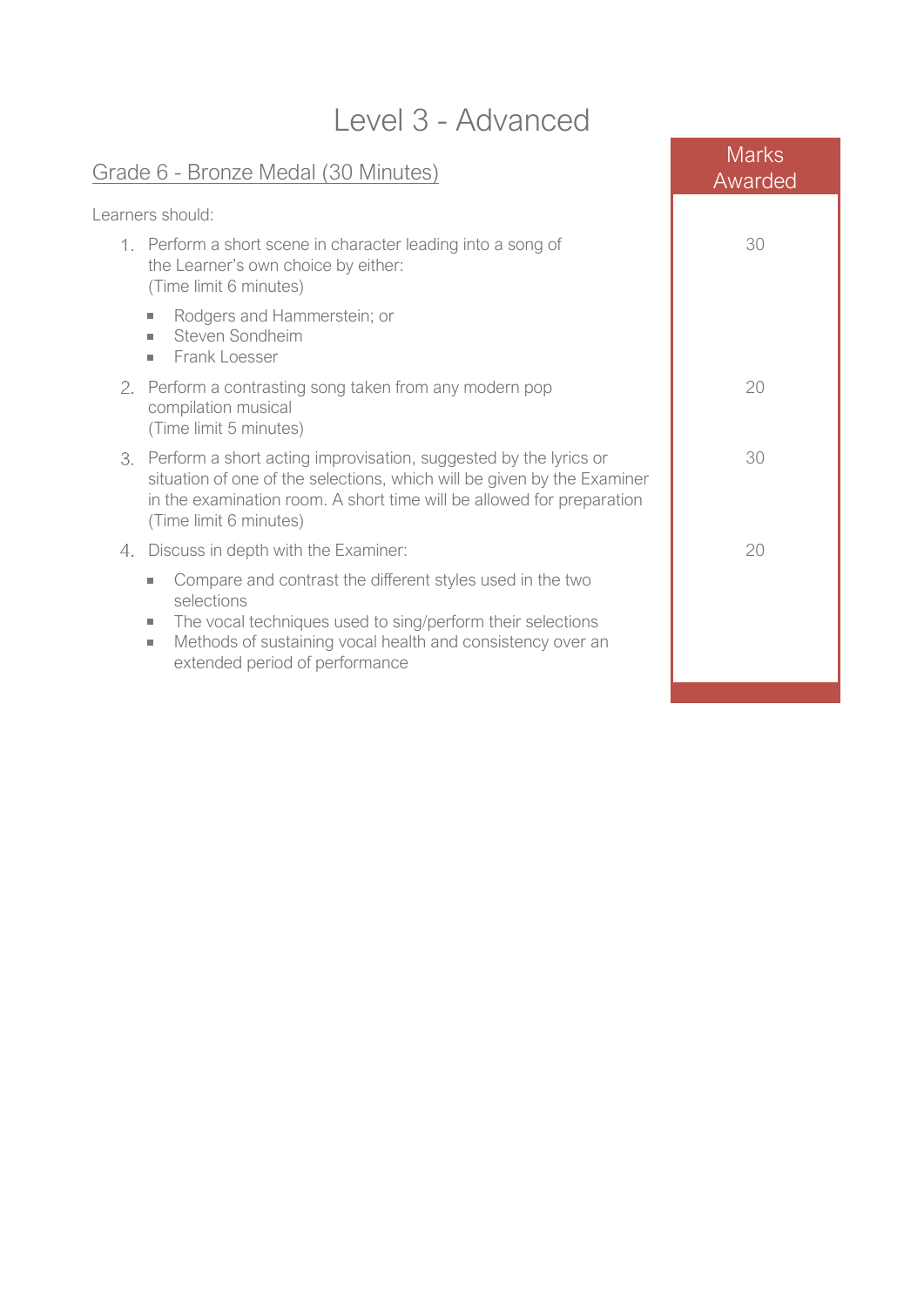## Level 3 - Advanced (Continued)

| Learners should:                                                                                                                                                                                                                                                                                  |    |
|---------------------------------------------------------------------------------------------------------------------------------------------------------------------------------------------------------------------------------------------------------------------------------------------------|----|
| 1. Perform a short scene in character leading into a song of<br>the Learner's own choice by a renowned composer or lyricist<br>from 1900 - 1985<br>(Time limit 6 minutes)                                                                                                                         | 20 |
| 2. Perform a contrasting song of the Learner's own choice written<br>in the last 15 years.<br>(Time limit 5 minutes)                                                                                                                                                                              | 20 |
| 3. Perform a song of the Learner's own choice which must be in an<br>accent or dialect other than the Learner's own.<br>(Time limit 5 minutes)                                                                                                                                                    | 20 |
| 4. Perform a short acting improvisation, suggested by the lyrics or<br>situation of one of the selections, which will be given by the Examiner<br>in the examination room. A short time will be allowed for preparation.<br>(Time limit 6 minutes)                                                | 20 |
| Discuss in depth with the Examiner:<br>5.                                                                                                                                                                                                                                                         | 20 |
| Two contrasting styles of musical theatre (e.g. compilation,<br>$\mathcal{L}_{\mathcal{A}}$<br>through-sung, book musical, operetta) selected by the Learner<br>The Preparation for the two styles selected<br>ш<br>The changing use and techniques of amplification in the stage<br>ш<br>musical |    |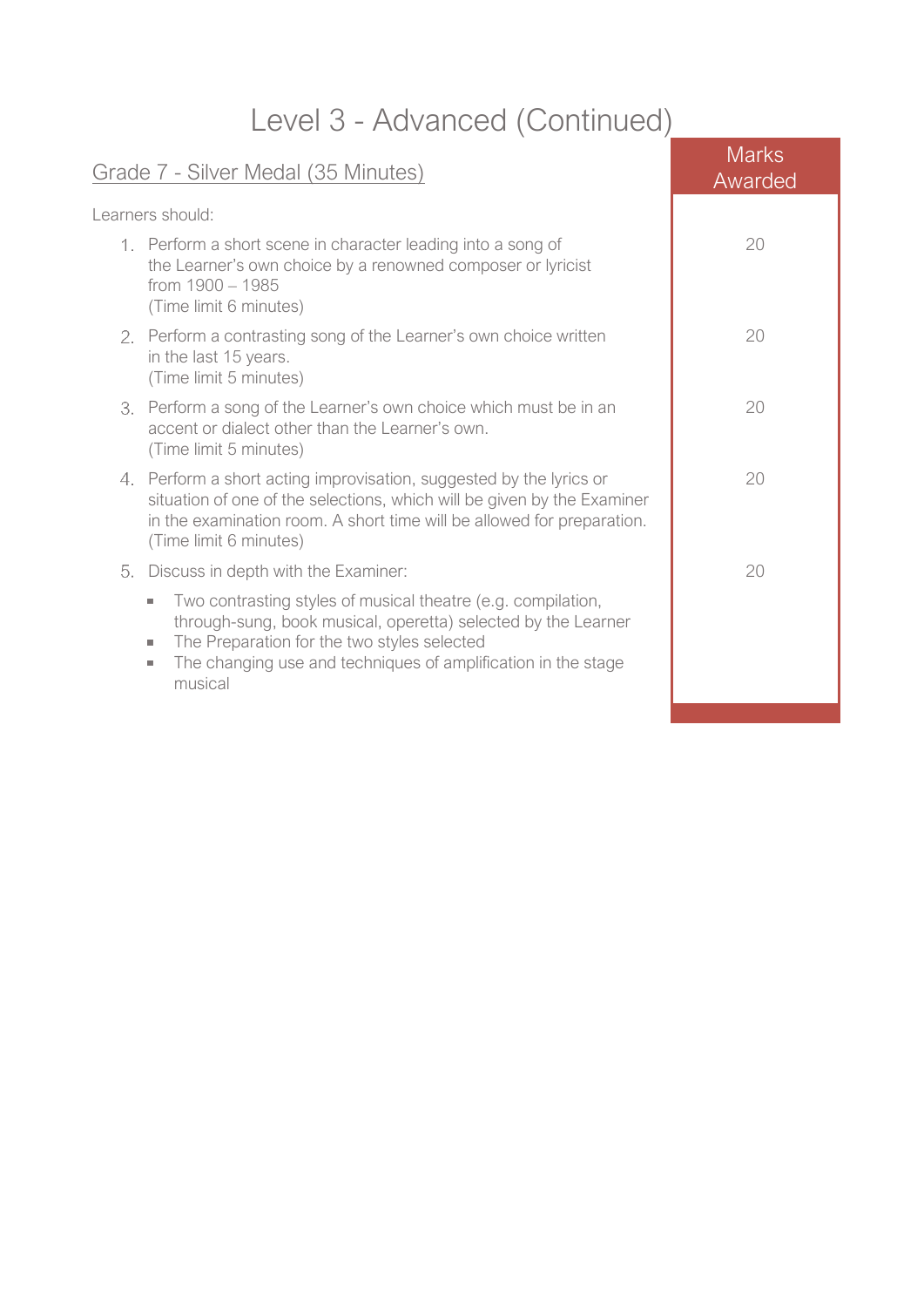## Level 3 - Advanced (Continued)

| Grade 8 - Gold Medal (35 Minutes)                                                                                                                                                                                                                  | <b>Marks</b><br>Awarded |
|----------------------------------------------------------------------------------------------------------------------------------------------------------------------------------------------------------------------------------------------------|-------------------------|
| The Bill Kenwright Certificate of Excellence is awarded annually to the<br>Learner gaining the highest Distinction mark in this examination.                                                                                                       |                         |
| Learners should:                                                                                                                                                                                                                                   |                         |
| 1. Perform a short scene in character leading into a song of the Learner's<br>own choice from a Musical written between 1920 and 2000.<br>(Time limit 6 minutes)                                                                                   | 20                      |
| 2. Perform a contrasting song of the Learner's own choice from<br>the same era.<br>(Time limit 4 minutes)                                                                                                                                          | 20                      |
| 3. Perform a song of the Learner's own choice which must contrast in<br>style, period, mood and performance to the two songs.<br>(Time limit 5 minutes)                                                                                            | 20                      |
| 4. Perform a short acting improvisation, suggested by the lyrics or<br>situation of one of the selections, which will be given by the Examiner<br>in the examination room. A short time will be allowed for preparation.<br>(Time limit 5 minutes) | 20                      |
| 5. Discuss in depth with the Examiner:                                                                                                                                                                                                             | 20                      |
| The process needed to approach a musical theatre performance<br><b>COL</b><br>The styles that have changed the face of musical theatre<br>×.<br>Ways of preparing for a role in a musical.<br>a.                                                   |                         |
|                                                                                                                                                                                                                                                    |                         |